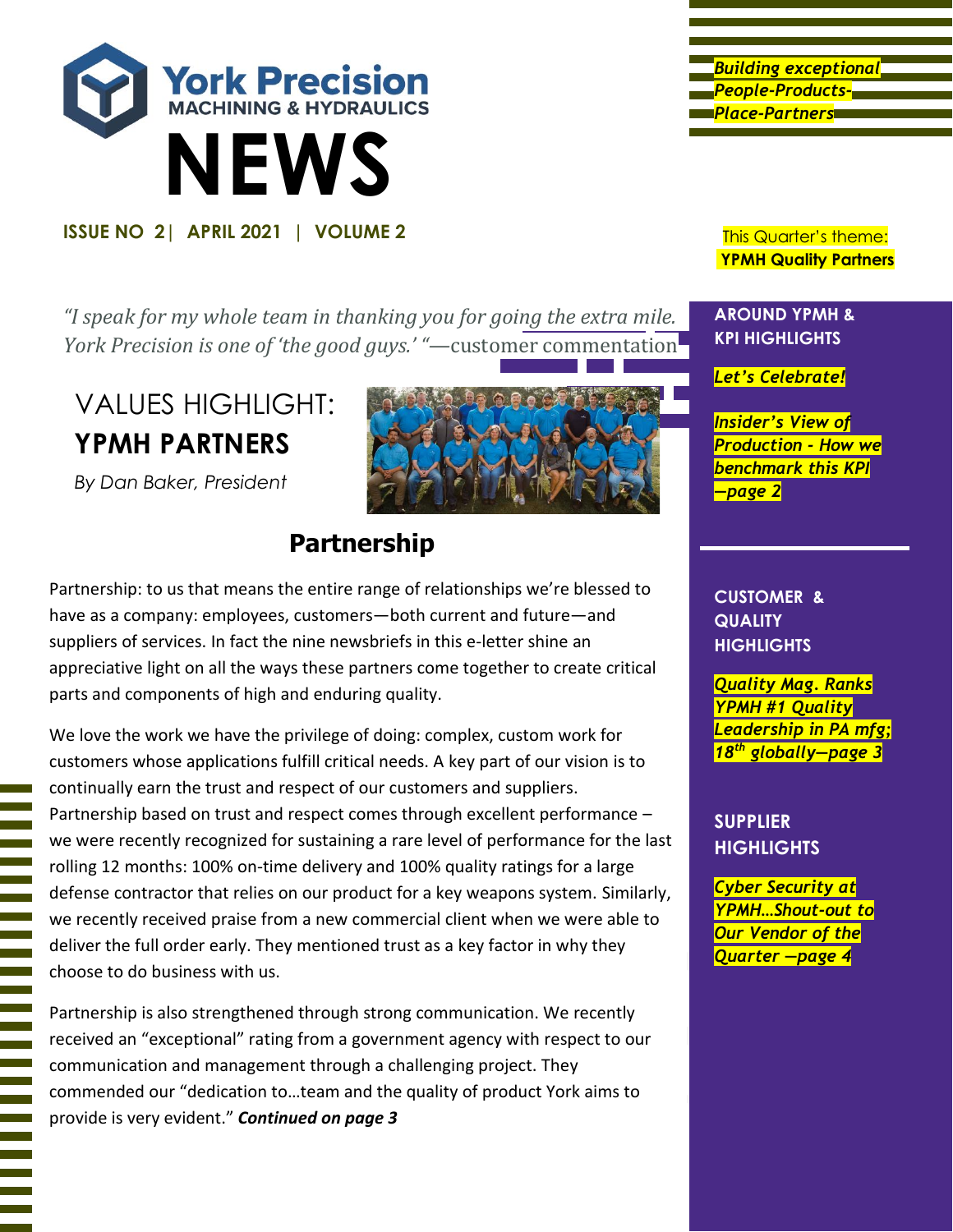### **ISSUE NO 2| APRIL 2021 | VOLUME 2 PAGE | 2 YPMH NEWS**



**Thrive & Shine!** At York Precision we work hard to keep a thriving work environment and value exceptional employees. Hard work must include fun! In 2021, we initiated monthly employee activities to appreciate and celebrate the hard work our employees put in daily. In January, the lucky winner of a "fun drawing" was Chad Wolf! In February, employees were given 5 materials to create a contraption to protect a raw egg that would be dropped from several heights. Our talented employees created an impressive variety of contraptions. At a 20 foot height we still had 5 participants remaining.



The "Egg Drop" ended in a tie for first with winners Carolyn Funk and Jacob Greco (see pictures). In March, YPMHers vied for honors during a lunchtime Chili Cookoff event. A day of wonderful aromas! Employees ate & voted heartily! YPMH's 2021 champions are Michele Baker Thomas (for "Mark's White Chili") and Jacob Greco (Tasty Treat: Key Lime Tart). Congratulations to our first quarter winners! Tune in next quarter!



**Insider's View on Production:**  At York Precision we value our customers and work to produce quality products. A key benchmark is Labor Tracking to insure we are using our time to produce products efficently. Over the past 3 months we have increased overall production time and decreased both set-up and downtime. Our goal is to be efficient as possible.

### **Key Dates coming up:**

**YPMH has a monthly safety theme and a monthly employee activity in which our employees will have the opportunity to participate in fun drawings, challenges, games, contests, and earn prizes.**

# **APRIL**

**Apr 15th YPMH Scramble! Employee Challenge**

**Safety Theme: Be Aware of Your Surroundings**

# **JUNE**

**June 22nd Employee Challenge**

**Safety Theme: Hold on to Safety**

# **MAY**

**May 31 YPMH closed for Memorial Day**

**May 18th Employee Challenge Safety Theme: Report Suspicious Behavior and Activity**

# **JULY**

**July 5th YPMH closed for Independence Day July 13th Employee Challenge Safety Theme: Emergency Preparedness**

## **QUALITY CORNER**

### **OUR NEWEST TEAM MEMBER**

Meet **Michelle Mummert**, Quality Lead, and the newest member of our Quality Team. Michelle loves scenic hikes



with waterfalls and keeps her discs for disc golf in her jeep so she's always ready! Michelle brings extensive knowledge, expertise, and passion to the Quality team with 20 years' experience in the Quality Field. Welcome to the Team Michelle!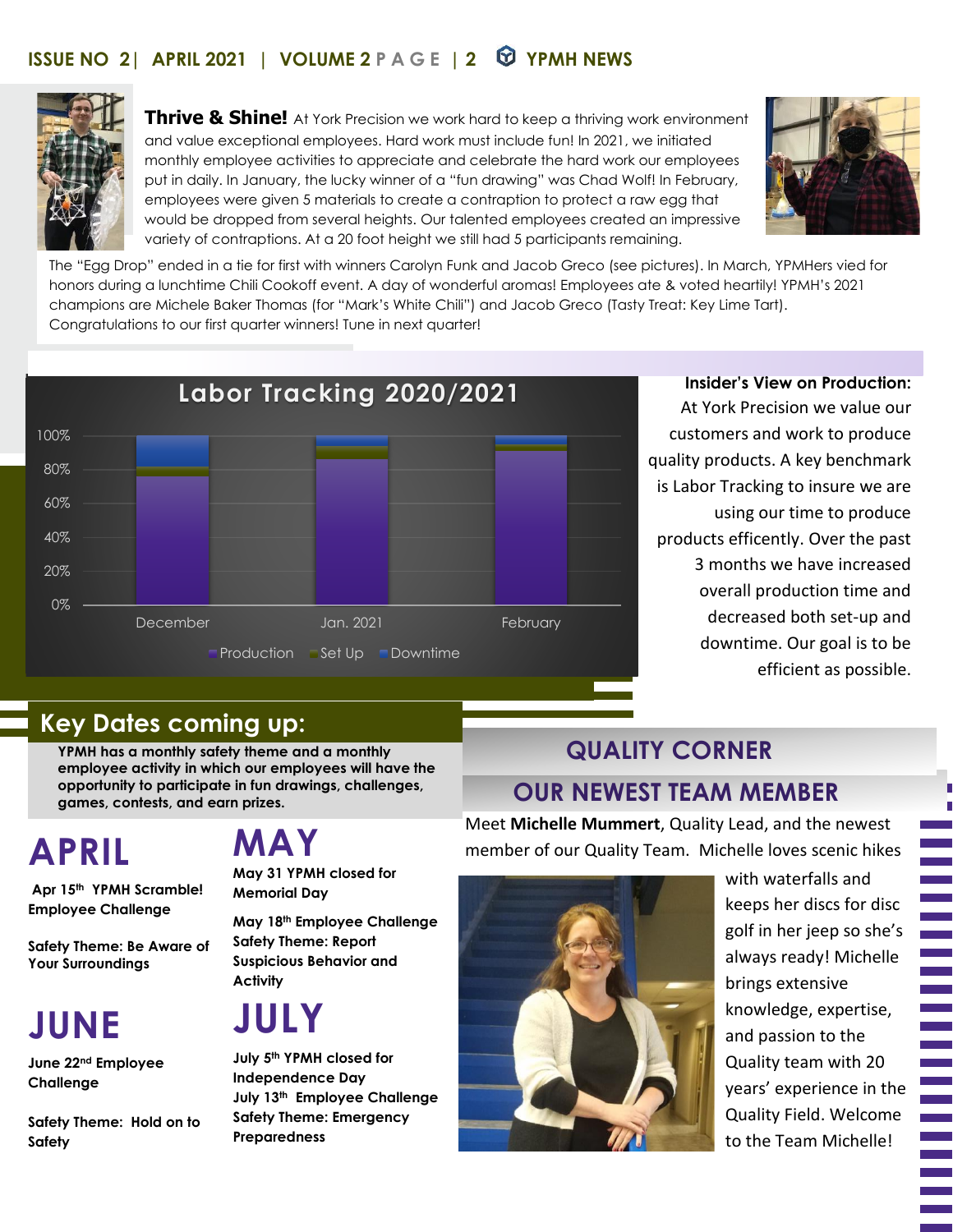### **ISSUE NO 2| APRIL 2021 | VOLUME 2 PAGE |** 3 **YPMH NEWS**

*Partnership-continued from p.1…* It is gratifying to hear partners recognize our efforts to understand their needs and go above and beyond. A key supplier thanked us last week for "being so pleasant to work with." A member of a military supply chain team for whom we supply several critical components, put it this way: "I know I speak for my whole team in thanking you for going the extra mile. York Precision is one of the 'good guys.' "

We take pride in the experiences, satisfaction and success of our partners. Our work as a team reflects our spirit: it is a natural extension of our culture and values.

And you are part of that spirit. Thank you for your partnership.

## **HIGHLIGHT: YPMH President Featured on National Podcast**

#### **YPMH featured on National Fluid Power (NFPA) Podcast**

National Fluid Power Association's Eric Lanke interviewed York Precision President Dan Baker for its most recent *Fluid Power Forum* podcast, titled, **Improving Hydraulic System Safety with Rod Locking Devices** *(aired March 29th.)* Baker and Lanke discussed risks, alternatives, and the future of locking and load-holding technology for hydraulic systems. Listen to the podcast via this link:

[https://yorkpmh.com/resources/fluid-power-forum-podcast-3-29-](https://yorkpmh.com/resources/fluid-power-forum-podcast-3-29-2021/) [2021/](https://yorkpmh.com/resources/fluid-power-forum-podcast-3-29-2021/)



## **Quality Magazine ranks YPMH top PA manufacturer; in top 18 globally**

*Quality Magazine's* February 2021 issue announced its **Quality Leadership rankings for 2021**. York Precision Machining & Hydraulics ranked #1 in Pennsylvania, and 18<sup>th</sup> of the top 100 globally. In an article titled "Leading Amid Turmoil", writer Genevieve Diesing notes, "Excellence in quality is never a small feat. This year, it was even bigger" adding, "as COVID-19 wreaked havoc on supply chains, worker safety and consumer demand, maintaining high levels of quality became a nearly superhuman feat. Hats off to this year's Quality Leadership 2021 participants." The survey is conducted by BNP Media. Analysis and rankings consider factors such as continuous improvement and internal quality programs; contribution of quality to profitability and shareholder value; average number of hours that employees receive quality training; scrap and rework as a percentage of sales; warranty costs as a percentage of sales; and registration to various standards such as ISO 9001.

YPMH Quality Manager Jeff Shellenberger observes, "This recognition is particularly meaningful during a 'no word-of-mouth' COVID 19 environment because it is based solely on the work we do. And in our region, which is known for high quality manufacturing, to be #1 in PA is significant. And humbling. We'll continue to rise to the challenge as a team and improve." Read more about YPMH Quality at this link:

<https://yorkpmh.com/quality/>